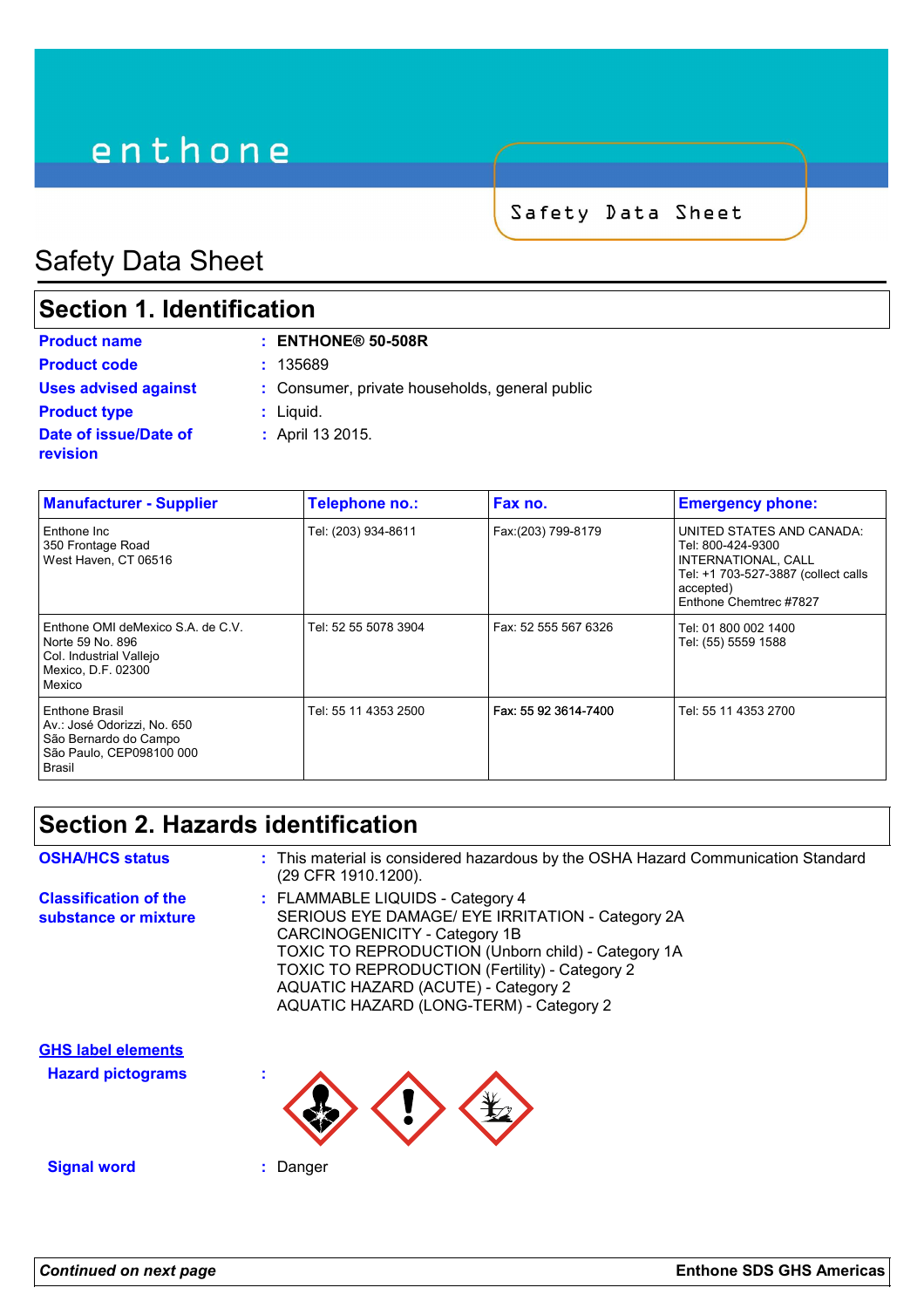# **Section 2. Hazards identification**

| <b>Hazard statements</b>                   | Combustible liquid.                                                                                                                                                                                                                                                                                             |
|--------------------------------------------|-----------------------------------------------------------------------------------------------------------------------------------------------------------------------------------------------------------------------------------------------------------------------------------------------------------------|
|                                            | Causes serious eye irritation.                                                                                                                                                                                                                                                                                  |
|                                            | May cause cancer.                                                                                                                                                                                                                                                                                               |
|                                            | May damage the unborn child.                                                                                                                                                                                                                                                                                    |
|                                            | Suspected of damaging fertility.                                                                                                                                                                                                                                                                                |
|                                            | Toxic to aquatic life with long lasting effects.                                                                                                                                                                                                                                                                |
| <b>Precautionary statements</b>            |                                                                                                                                                                                                                                                                                                                 |
| <b>Prevention</b>                          | : Obtain special instructions before use. Do not handle until all safety precautions have<br>been read and understood. Wear protective gloves. Wear eye or face protection.<br>Keep away from flames and hot surfaces. - No smoking. Avoid release to the<br>environment. Wash hands thoroughly after handling. |
| <b>Response</b>                            | : Collect spillage. IF exposed or concerned: Get medical attention. IF IN EYES: Rinse<br>cautiously with water for several minutes. Remove contact lenses, if present and easy<br>to do. Continue rinsing. If eye irritation persists: Get medical attention.                                                   |
| <b>Storage</b>                             | : Store locked up. Store in a well-ventilated place. Keep cool.                                                                                                                                                                                                                                                 |
| <b>Disposal</b>                            | Dispose of contents and container in accordance with all local, regional, national and<br>international regulations.                                                                                                                                                                                            |
| <b>Hazards not otherwise</b><br>classified | : None known.                                                                                                                                                                                                                                                                                                   |
|                                            |                                                                                                                                                                                                                                                                                                                 |

# **Section 3. Composition/information on ingredients**

**Substance/mixture :** Mixture

| <b>Ingredient name</b> | $\frac{9}{6}$ | <b>CAS number</b> |
|------------------------|---------------|-------------------|
| l lead chromate        | 10-20         | 7758-97-6         |
| Glycol Ether           | $10 - 20$     |                   |
| <b>Glycol Ether</b>    | $1 - 10$      |                   |
| <b>Ethyl acetate</b>   | $1 - 10$      |                   |
| antimony trioxide      | $10.1 - 1.0$  | 1309-64-4         |

Any concentration shown as a range is to protect confidentiality or is due to batch variation.

**There are no additional ingredients present which, within the current knowledge of the supplier and in the concentrations applicable, are classified as hazardous to health or the environment and hence require reporting in this section.**

**Occupational exposure limits, if available, are listed in Section 8.**

## **Section 4. First aid measures**

| <b>Description of necessary first aid measures</b> |                                                                                                                                                                                                                                                                                                                                                                                                                                                                                                                                                                                                                                                                                                                     |  |
|----------------------------------------------------|---------------------------------------------------------------------------------------------------------------------------------------------------------------------------------------------------------------------------------------------------------------------------------------------------------------------------------------------------------------------------------------------------------------------------------------------------------------------------------------------------------------------------------------------------------------------------------------------------------------------------------------------------------------------------------------------------------------------|--|
| <b>Eye contact</b>                                 | : Check for and remove any contact lenses. Immediately flush eyes with running water<br>for at least 30 minutes, keeping eyelids open. Get medical attention.                                                                                                                                                                                                                                                                                                                                                                                                                                                                                                                                                       |  |
| <b>Inhalation</b>                                  | : Remove victim to fresh air and keep at rest in a position comfortable for breathing. If<br>not breathing, if breathing is irregular or if respiratory arrest occurs, provide artificial<br>respiration or oxygen by trained personnel. It may be dangerous to the person providing<br>aid to give mouth-to-mouth resuscitation. Get medical attention. If unconscious, place<br>in recovery position and get medical attention immediately. Maintain an open airway.<br>Loosen tight clothing such as a collar, tie, belt or waistband. In case of inhalation of<br>decomposition products in a fire, symptoms may be delayed. The exposed person may<br>need to be kept under medical surveillance for 48 hours. |  |
| <b>Skin contact</b>                                | : Flush contaminated skin with plenty of water. Remove contaminated clothing and<br>shoes. Wash contaminated clothing thoroughly with water before removing it, or wear<br>gloves. Continue to rinse for at least 15 minutes. Get medical attention. Wash clothing<br>before reuse. Clean shoes thoroughly before reuse.                                                                                                                                                                                                                                                                                                                                                                                            |  |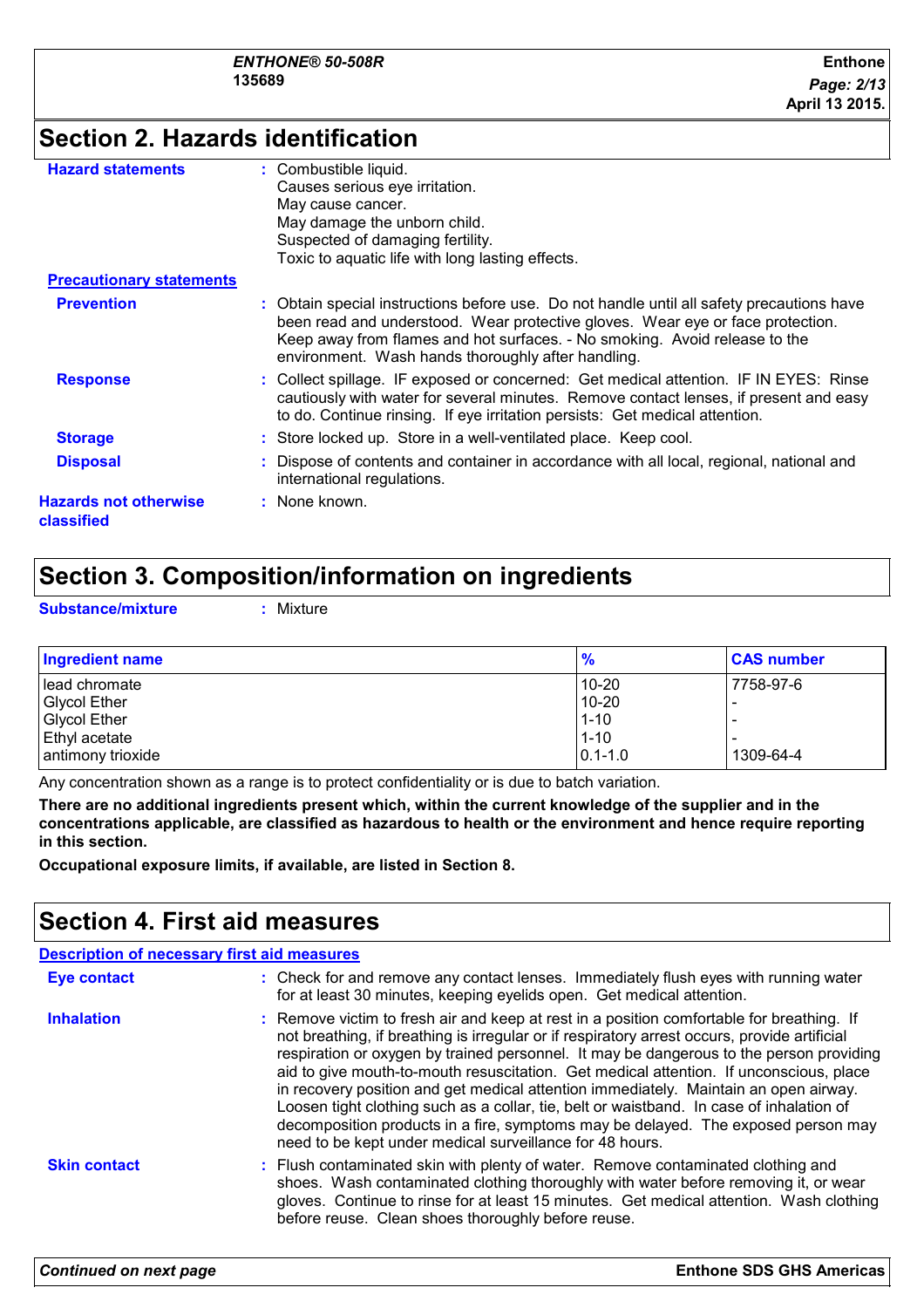#### **Section 4. First aid measures** Wash out mouth with water. Remove dentures if any. Remove victim to fresh air and keep at rest in a position comfortable for breathing. If material has been swallowed and the exposed person is conscious, give small quantities of water to drink. Stop if the exposed person feels sick as vomiting may be dangerous. Do not induce vomiting unless directed to do so by medical personnel. If vomiting occurs, the head should be kept low so that vomit does not enter the lungs. Get medical attention. Never give anything by mouth to an unconscious person. If unconscious, place in recovery position and get medical attention immediately. Maintain an open airway. Loosen tight clothing such as a collar, tie, belt or waistband. **Ingestion : Notes to physician <b>:** In case of inhalation of decomposition products in a fire, symptoms may be delayed. The exposed person may need to be kept under medical surveillance for 48 hours. **Most important symptoms/effects, acute and delayed Inhalation :** No known significant effects or critical hazards. **Ingestion :** No known significant effects or critical hazards. **Skin contact :** No known significant effects or critical hazards. **Eye contact :** Causes serious eye irritation. **Over-exposure signs/symptoms Skin contact Ingestion Inhalation Action Contract Symptoms may include the following:**  $\blacksquare$ reduced fetal weight increase in fetal deaths skeletal malformations Adverse symptoms may include the following: **:** reduced fetal weight increase in fetal deaths skeletal malformations Adverse symptoms may include the following: **:** reduced fetal weight increase in fetal deaths skeletal malformations **Eye contact :** Adverse symptoms may include the following: pain or irritation watering redness **Potential acute health effects Indication of immediate medical attention and special treatment needed, if necessary**

| <b>Specific treatments</b> | : No specific treatment. |
|----------------------------|--------------------------|
|----------------------------|--------------------------|

**Protection of first-aiders :** No action shall be taken involving any personal risk or without suitable training. If it is suspected that mists are still present, the rescuer should wear an appropriate mask or self-contained breathing apparatus. It may be dangerous to the person providing aid to give mouth-to-mouth resuscitation. Wash contaminated clothing thoroughly with water before removing it, or wear gloves.

**See toxicological information (Section 11)**

# **Section 5. Fire-fighting measures**

| <b>Extinguishing media</b>             |                                                     |
|----------------------------------------|-----------------------------------------------------|
| <b>Suitable extinguishing</b><br>media | : Use dry chemical, CO2, water spray (fog) or foam. |
| Unsuitable extinguishing<br>media      | : Do not use water jet.                             |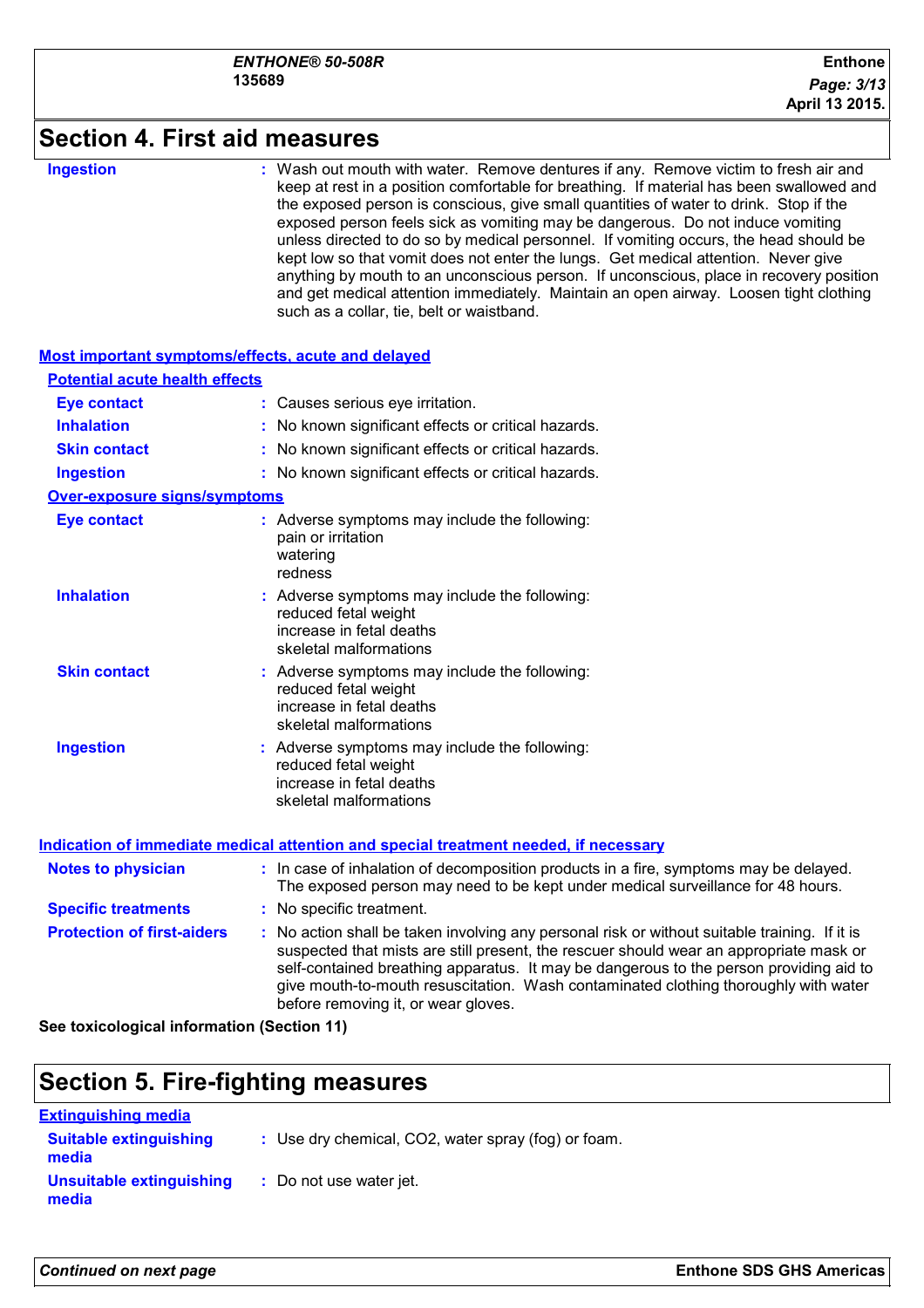# **Section 5. Fire-fighting measures**

| <b>Specific hazards arising</b><br>from the chemical     | : Combustible liquid. In a fire or if heated, a pressure increase will occur and the<br>container may burst, with the risk of a subsequent explosion. Runoff to sewer may<br>create fire or explosion hazard. This material is toxic to aquatic life with long lasting<br>effects. Fire water contaminated with this material must be contained and prevented<br>from being discharged to any waterway, sewer or drain. |
|----------------------------------------------------------|-------------------------------------------------------------------------------------------------------------------------------------------------------------------------------------------------------------------------------------------------------------------------------------------------------------------------------------------------------------------------------------------------------------------------|
| <b>Hazardous thermal</b><br>decomposition products       | Decomposition products may include the following materials:<br>carbon dioxide<br>carbon monoxide<br>nitrogen oxides<br>sulfur oxides<br>metal oxide/oxides                                                                                                                                                                                                                                                              |
| <b>Special protective actions</b><br>for fire-fighters   | : Promptly isolate the scene by removing all persons from the vicinity of the incident if<br>there is a fire. No action shall be taken involving any personal risk or without suitable<br>training. Move containers from fire area if this can be done without risk. Use water<br>spray to keep fire-exposed containers cool.                                                                                           |
| <b>Special protective</b><br>equipment for fire-fighters | Fire-fighters should wear appropriate protective equipment and self-contained breathing<br>apparatus (SCBA) with a full face-piece operated in positive pressure mode.                                                                                                                                                                                                                                                  |

# **Section 6. Accidental release measures**

|                                                              | <b>Personal precautions, protective equipment and emergency procedures</b>                                                                                                                                                                                                                                                                                                                                                                                                                                                                                                                                                                                                                                                                                         |
|--------------------------------------------------------------|--------------------------------------------------------------------------------------------------------------------------------------------------------------------------------------------------------------------------------------------------------------------------------------------------------------------------------------------------------------------------------------------------------------------------------------------------------------------------------------------------------------------------------------------------------------------------------------------------------------------------------------------------------------------------------------------------------------------------------------------------------------------|
| For non-emergency<br>personnel                               | : No action shall be taken involving any personal risk or without suitable training.<br>Evacuate surrounding areas. Keep unnecessary and unprotected personnel from<br>entering. Do not touch or walk through spilled material. Shut off all ignition sources.<br>No flares, smoking or flames in hazard area. Avoid breathing vapor or mist. Provide<br>adequate ventilation. Wear appropriate respirator when ventilation is inadequate. Put<br>on appropriate personal protective equipment.                                                                                                                                                                                                                                                                    |
| For emergency responders :                                   | If specialised clothing is required to deal with the spillage, take note of any information<br>in Section 8 on suitable and unsuitable materials. See also the information in "For non-<br>emergency personnel".                                                                                                                                                                                                                                                                                                                                                                                                                                                                                                                                                   |
| <b>Environmental precautions</b>                             | : Avoid dispersal of spilled material and runoff and contact with soil, waterways, drains<br>and sewers. Inform the relevant authorities if the product has caused environmental<br>pollution (sewers, waterways, soil or air). Water polluting material. May be harmful to<br>the environment if released in large quantities. Collect spillage.                                                                                                                                                                                                                                                                                                                                                                                                                  |
| <b>Methods and materials for containment and cleaning up</b> |                                                                                                                                                                                                                                                                                                                                                                                                                                                                                                                                                                                                                                                                                                                                                                    |
| <b>Small spill</b>                                           | : Stop leak if without risk. Move containers from spill area. Use spark-proof tools and<br>explosion-proof equipment. Dilute with water and mop up if water-soluble. Alternatively,<br>or if water-insoluble, absorb with an inert dry material and place in an appropriate waste<br>disposal container. Dispose of via a licensed waste disposal contractor.                                                                                                                                                                                                                                                                                                                                                                                                      |
| <b>Large spill</b>                                           | Stop leak if without risk. Move containers from spill area. Use spark-proof tools and<br>explosion-proof equipment. Approach release from upwind. Prevent entry into sewers,<br>water courses, basements or confined areas. Wash spillages into an effluent treatment<br>plant or proceed as follows. Contain and collect spillage with non-combustible,<br>absorbent material e.g. sand, earth, vermiculite or diatomaceous earth and place in<br>container for disposal according to local regulations (see Section 13). Dispose of via a<br>licensed waste disposal contractor. Contaminated absorbent material may pose the<br>same hazard as the spilled product. Note: see Section 1 for emergency contact<br>information and Section 13 for waste disposal. |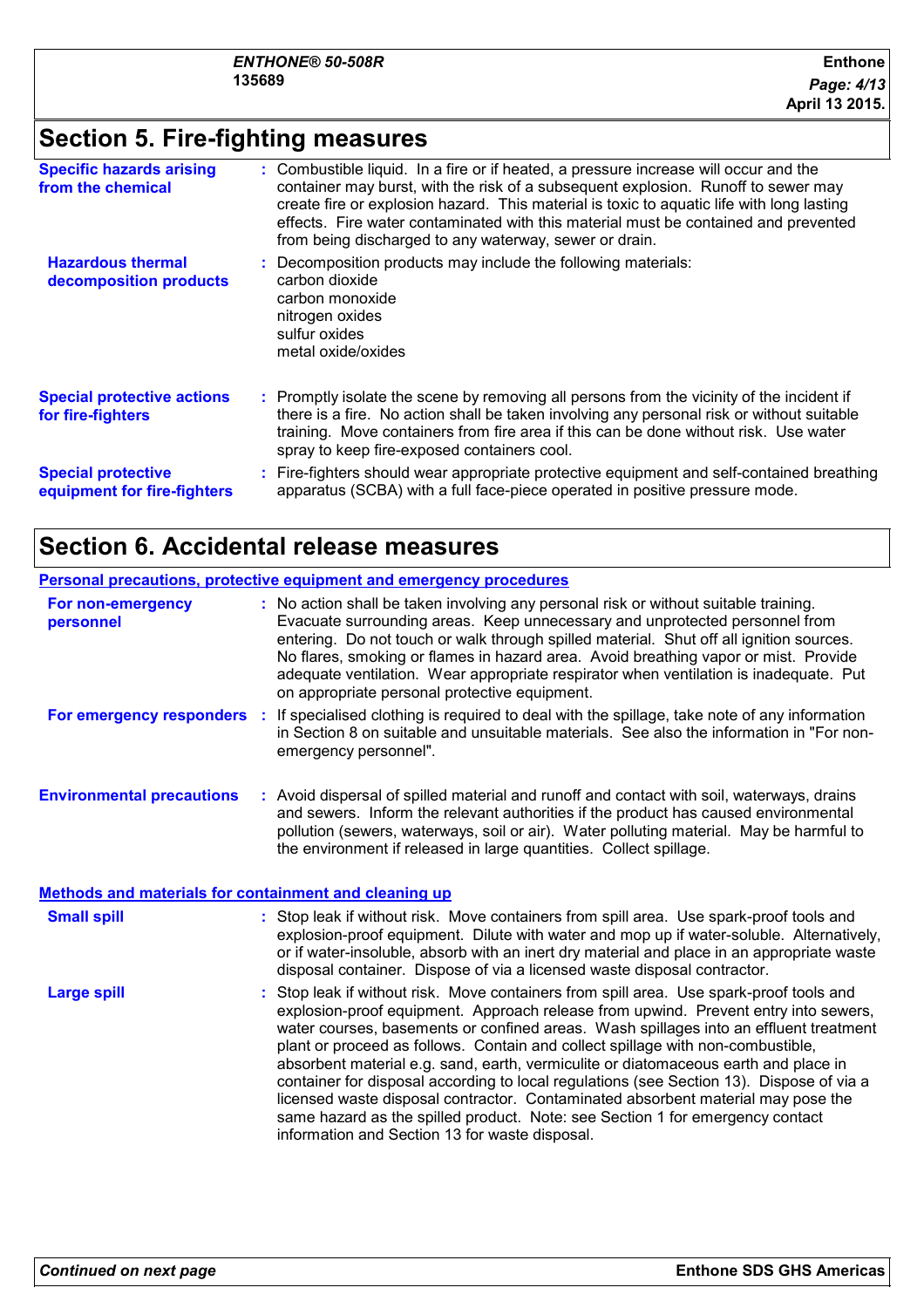# **Section 7. Handling and storage**

#### **Precautions for safe handling**

| <b>Protective measures</b>                                                       | : Put on appropriate personal protective equipment (see Section 8). Avoid exposure -<br>obtain special instructions before use. Avoid exposure during pregnancy. Do not<br>handle until all safety precautions have been read and understood. Do not get in eyes<br>or on skin or clothing. Do not ingest. Avoid breathing vapor or mist. Avoid release to<br>the environment. Use only with adequate ventilation. Wear appropriate respirator when<br>ventilation is inadequate. Do not enter storage areas and confined spaces unless<br>adequately ventilated. Keep in the original container or an approved alternative made<br>from a compatible material, kept tightly closed when not in use. Store and use away<br>from heat, sparks, open flame or any other ignition source. Use explosion-proof<br>electrical (ventilating, lighting and material handling) equipment. Use only non-sparking<br>tools. Empty containers retain product residue and can be hazardous. Do not reuse<br>container. |
|----------------------------------------------------------------------------------|------------------------------------------------------------------------------------------------------------------------------------------------------------------------------------------------------------------------------------------------------------------------------------------------------------------------------------------------------------------------------------------------------------------------------------------------------------------------------------------------------------------------------------------------------------------------------------------------------------------------------------------------------------------------------------------------------------------------------------------------------------------------------------------------------------------------------------------------------------------------------------------------------------------------------------------------------------------------------------------------------------|
| <b>Advice on general</b><br>occupational hygiene                                 | : Eating, drinking and smoking should be prohibited in areas where this material is<br>handled, stored and processed. Workers should wash hands and face before eating,<br>drinking and smoking. Remove contaminated clothing and protective equipment before<br>entering eating areas. See also Section 8 for additional information on hygiene<br>measures.                                                                                                                                                                                                                                                                                                                                                                                                                                                                                                                                                                                                                                              |
| <b>Conditions for safe storage,</b><br>including any<br><b>incompatibilities</b> | Store in accordance with local regulations. Store in a segregated and approved area.<br>Store in original container protected from direct sunlight in a dry, cool and well-ventilated<br>area, away from incompatible materials (see Section 10) and food and drink. Store<br>locked up. Eliminate all ignition sources. Separate from oxidizing materials. Keep<br>container tightly closed and sealed until ready for use. Containers that have been<br>opened must be carefully resealed and kept upright to prevent leakage. Do not store in<br>unlabeled containers. Use appropriate containment to avoid environmental<br>contamination.                                                                                                                                                                                                                                                                                                                                                             |

# **Section 8. Exposure controls/personal protection**

#### **Control parameters**

#### **Occupational exposure limits**

| <b>Ingredient name</b> | <b>Exposure limits</b>                                     |
|------------------------|------------------------------------------------------------|
| lead chromate          | ACGIH TLV (United States, 2/2003).                         |
|                        | TWA: 0.012 mg/m <sup>3</sup> 8 hours. Form: As Chromium    |
|                        | ACGIH TLV (United States, 2001).                           |
|                        | TWA: 0.05 mg/m <sup>3</sup> 8 hours. Form: As Lead         |
|                        | OSHA PEL (United States, 4/2006).                          |
|                        | TWA: 0.05 mg/m <sup>3</sup> 8 hours. Form: As Lead         |
|                        | OSHA PEL Z2 (United States, 2/2013).                       |
|                        | CEIL: 1 mg/10m <sup>3</sup>                                |
|                        | OSHA PEL (United States, 2/2013).                          |
|                        | TWA: $0.005$ mg/m <sup>3</sup> , (as Cr) 8 hours.          |
|                        | TWA: 50 $\mu$ g/m <sup>3</sup> , (as Pb) 8 hours.          |
|                        | NIOSH REL (United States, 10/2013).                        |
|                        | TWA: 0.0002 mg/m <sup>3</sup> , (as CR) 8 hours.           |
|                        | ACGIH TLV (United States, 4/2014). Notes: measured as Cr   |
|                        | TWA: 0.012 mg/m <sup>3</sup> , (measured as Cr) 8 hours.   |
| <b>Glycol Ether</b>    | ACGIH TLV (United States, 4/2014). Absorbed through skin.  |
|                        | STEL: 909 mg/m <sup>3</sup> 15 minutes.                    |
|                        | STEL: 150 ppm 15 minutes.                                  |
|                        | TWA: 606 mg/m <sup>3</sup> 8 hours.                        |
|                        | TWA: 100 ppm 8 hours.                                      |
|                        | NIOSH REL (United States, 10/2013). Absorbed through skin. |
|                        | STEL: 900 mg/m <sup>3</sup> 15 minutes.                    |
|                        | STEL: 150 ppm 15 minutes.                                  |
|                        | TWA: 600 mg/m <sup>3</sup> 10 hours.                       |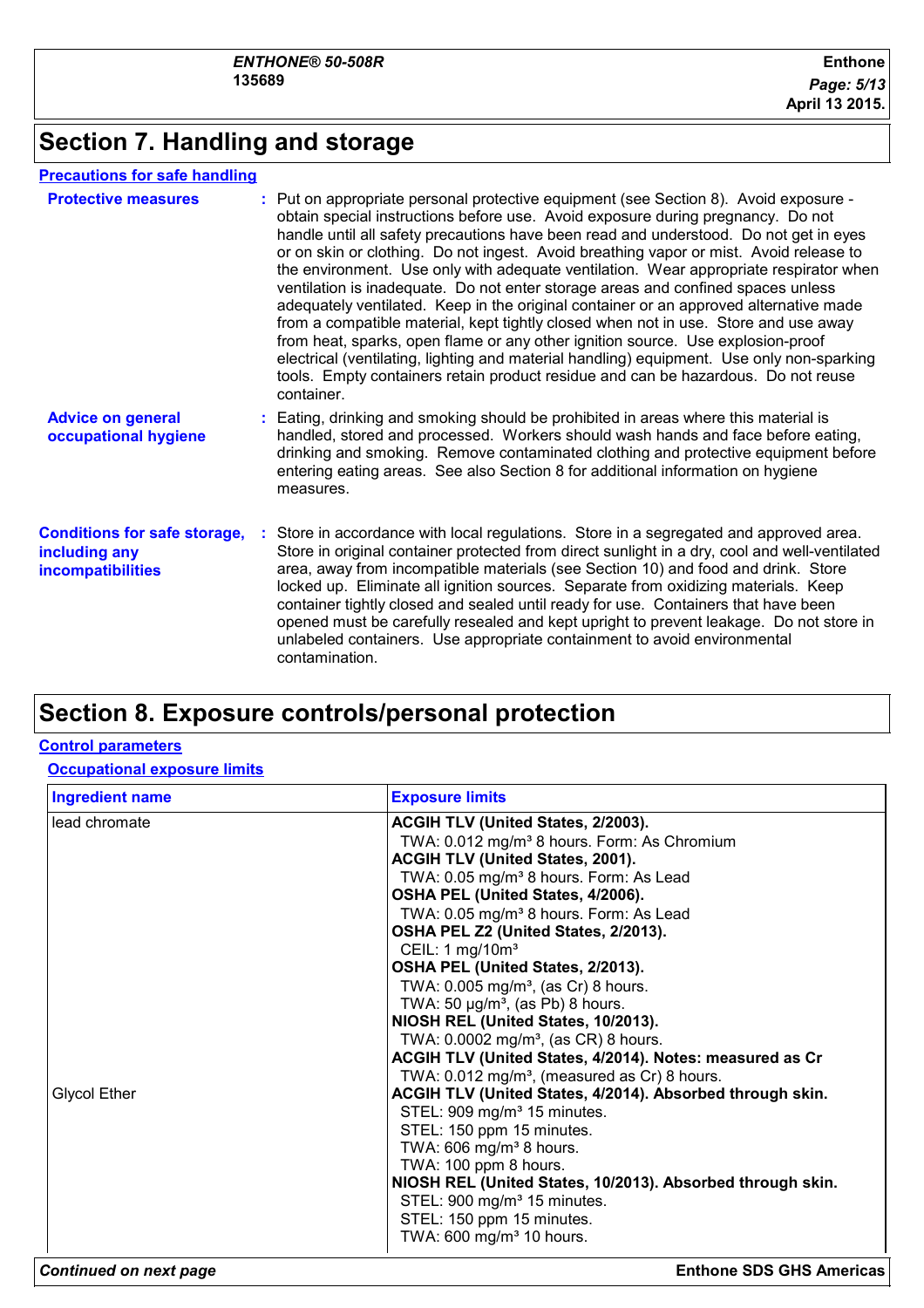# **Section 8. Exposure controls/personal protection**

|                   | TWA: 100 ppm 10 hours.                                   |
|-------------------|----------------------------------------------------------|
|                   | OSHA PEL (United States, 2/2013). Absorbed through skin. |
|                   | TWA: $600 \text{ mg/m}^3$ 8 hours.                       |
|                   | TWA: 100 ppm 8 hours.                                    |
| Ethyl acetate     | AIHA WEEL (United States, 10/2011).                      |
|                   | TWA: 50 ppm 8 hours.                                     |
| antimony trioxide | ACGIH TLV (United States, 4/2014). Notes: as Sb          |
|                   | TWA: $0.5 \text{ mg/m}^3$ , (as Sb) 8 hours.             |
|                   | OSHA PEL (United States, 2/2013). Notes: as Sb           |
|                   | TWA: $0.5 \text{ mg/m}^3$ , (as Sb) 8 hours.             |
|                   | NIOSH REL (United States, 10/2013).                      |
|                   | TWA: 0.5 mg/m <sup>3</sup> , (as Sb) 10 hours.           |

| <b>Appropriate engineering</b><br><b>controls</b> | : Use only with adequate ventilation. Use process enclosures, local exhaust ventilation or<br>other engineering controls to keep worker exposure to airborne contaminants below any<br>recommended or statutory limits. The engineering controls also need to keep gas,<br>vapor or dust concentrations below any lower explosive limits. Use explosion-proof<br>ventilation equipment. |
|---------------------------------------------------|-----------------------------------------------------------------------------------------------------------------------------------------------------------------------------------------------------------------------------------------------------------------------------------------------------------------------------------------------------------------------------------------|
| <b>Environmental exposure</b><br><b>controls</b>  | : Emissions from ventilation or work process equipment should be checked to ensure<br>they comply with the requirements of environmental protection legislation. In some<br>cases, fume scrubbers, filters or engineering modifications to the process equipment                                                                                                                        |

will be necessary to reduce emissions to acceptable levels.

#### **Individual protection measures**

| <b>Hygiene measures</b>       | showers are close to the workstation location. | : Wash hands, forearms and face thoroughly after handling chemical products, before<br>eating, smoking and using the lavatory and at the end of the working period.<br>Appropriate techniques should be used to remove potentially contaminated clothing.<br>Wash contaminated clothing before reusing. Ensure that eyewash stations and safety                                                                                                                                                                                                                                                                        |
|-------------------------------|------------------------------------------------|------------------------------------------------------------------------------------------------------------------------------------------------------------------------------------------------------------------------------------------------------------------------------------------------------------------------------------------------------------------------------------------------------------------------------------------------------------------------------------------------------------------------------------------------------------------------------------------------------------------------|
| <b>Eye/face protection</b>    |                                                | : Safety eyewear complying with an approved standard should be used when a risk<br>assessment indicates this is necessary to avoid exposure to liquid splashes, mists,<br>gases or dusts. If contact is possible, the following protection should be worn, unless<br>the assessment indicates a higher degree of protection: chemical splash goggles.                                                                                                                                                                                                                                                                  |
| <b>Skin protection</b>        |                                                |                                                                                                                                                                                                                                                                                                                                                                                                                                                                                                                                                                                                                        |
| <b>Hand protection</b>        |                                                | : Chemical-resistant, impervious gloves complying with an approved standard should be<br>worn at all times when handling chemical products if a risk assessment indicates this is<br>necessary. Considering the parameters specified by the glove manufacturer, check<br>during use that the gloves are still retaining their protective properties. It should be<br>noted that the time to breakthrough for any glove material may be different for different<br>glove manufacturers. In the case of mixtures, consisting of several substances, the<br>protection time of the gloves cannot be accurately estimated. |
| <b>Body protection</b>        | handling this product.                         | : Personal protective equipment for the body should be selected based on the task being<br>performed and the risks involved and should be approved by a specialist before                                                                                                                                                                                                                                                                                                                                                                                                                                              |
| <b>Other skin protection</b>  | specialist before handling this product.       | : Appropriate footwear and any additional skin protection measures should be selected<br>based on the task being performed and the risks involved and should be approved by a                                                                                                                                                                                                                                                                                                                                                                                                                                          |
| <b>Respiratory protection</b> | working limits of the selected respirator.     | : Use a properly fitted, air-purifying or air-fed respirator complying with an approved<br>standard if a risk assessment indicates this is necessary. Respirator selection must be<br>based on known or anticipated exposure levels, the hazards of the product and the safe                                                                                                                                                                                                                                                                                                                                           |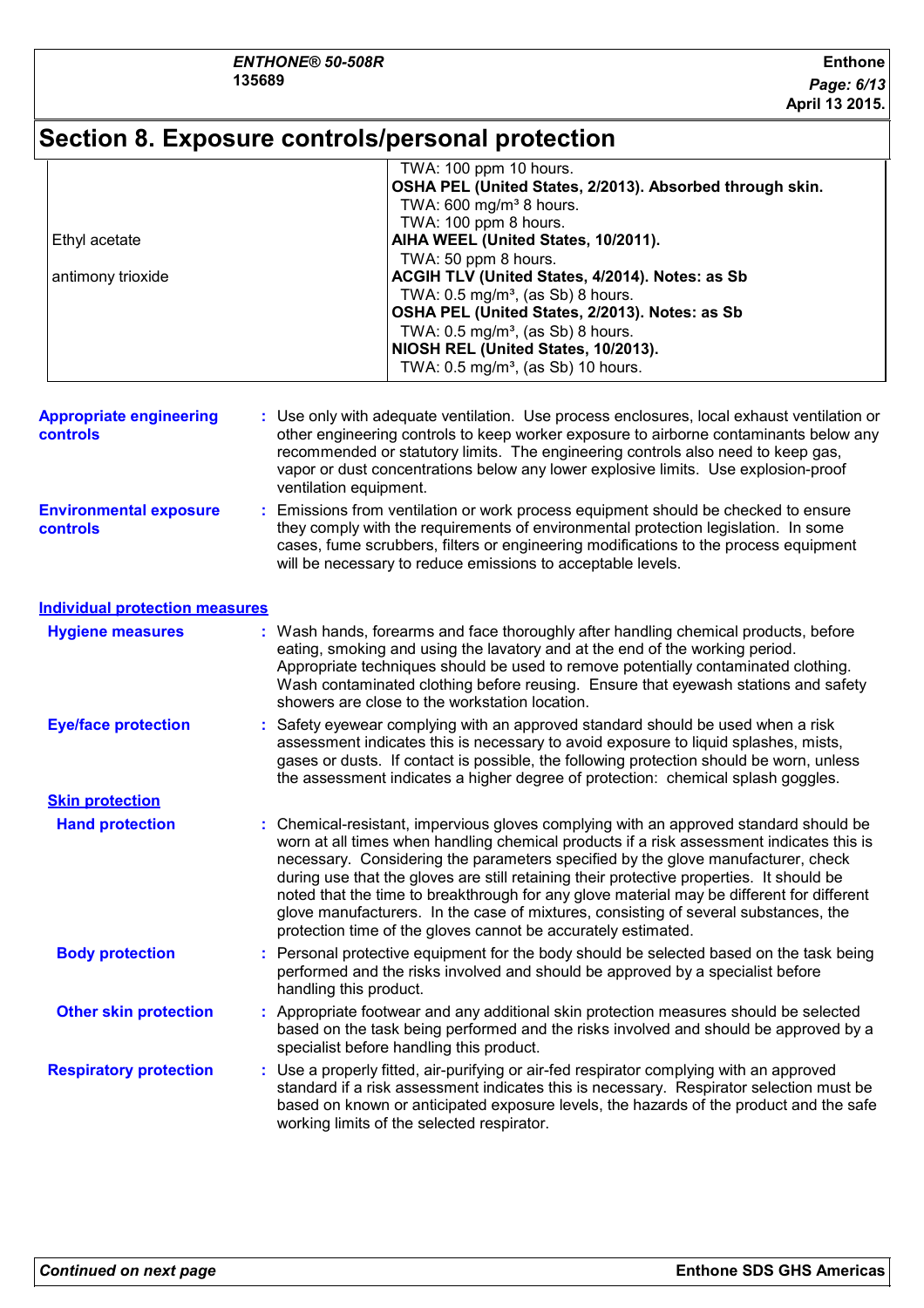# **Section 9. Physical and chemical properties**

#### **Appearance**

| <b>Physical state</b>                             | : Liquid.                               |
|---------------------------------------------------|-----------------------------------------|
| <b>Color</b>                                      | : Medium Red.                           |
| Odor                                              | Mild.                                   |
| <b>Odor threshold</b>                             | : Not available.                        |
| рH                                                | : Not available.                        |
| <b>Melting point</b>                              | : Not available.                        |
| <b>Boiling point</b>                              | : $160^{\circ}$ C (320 $^{\circ}$ F)    |
| <b>Flash point</b>                                | Closed cup: 65.56°C (150°F) [Setaflash] |
| <b>Evaporation rate</b>                           | : Not available.                        |
| <b>Flammability (solid, gas)</b>                  | : Not available.                        |
| Lower and upper explosive<br>(flammable) limits   | $:$ Not available.                      |
| <b>Vapor pressure</b>                             | : Not available.                        |
| <b>Vapor density</b>                              | : Not available.                        |
| <b>Relative density</b>                           | : 1.31                                  |
| <b>Solubility</b>                                 | : Not available.                        |
| <b>VOC</b>                                        | : $426.9$ g/l                           |
| <b>Partition coefficient: n-</b><br>octanol/water | $:$ Not available.                      |
| <b>Auto-ignition temperature</b>                  | : Not available.                        |
| <b>Decomposition temperature</b>                  | $:$ Not available.                      |
| <b>Viscosity</b>                                  | : Not available.                        |

# **Section 10. Stability and reactivity**

| <b>Reactivity</b>                                        |    | : No specific test data related to reactivity available for this product or its ingredients.                                                                                 |
|----------------------------------------------------------|----|------------------------------------------------------------------------------------------------------------------------------------------------------------------------------|
| <b>Chemical stability</b>                                |    | : The product is stable.                                                                                                                                                     |
| <b>Possibility of hazardous</b><br>reactions             |    | : Under normal conditions of storage and use, hazardous reactions will not occur.                                                                                            |
| <b>Conditions to avoid</b>                               |    | : Avoid all possible sources of ignition (spark or flame). Do not pressurize, cut, weld,<br>braze, solder, drill, grind or expose containers to heat or sources of ignition. |
| <b>Incompatibility with various</b><br><b>substances</b> | ÷. | Reactive or incompatible with the following materials: oxidizing materials, combustible<br>materials and organic materials.                                                  |
| <b>Hazardous decomposition</b><br>products               |    | : Under normal conditions of storage and use, hazardous decomposition products should<br>not be produced.                                                                    |
| <b>Other Hazardous</b><br>decomposition products         |    | : carbon oxides $(CO, CO2)$                                                                                                                                                  |
| <b>Hazardous polymerization</b>                          |    | : Under normal conditions of storage and use, hazardous polymerization will not occur.                                                                                       |
|                                                          |    |                                                                                                                                                                              |

# **Section 11. Toxicological information**

| <b>Routes of entry</b> | : Dermal contact. Eye contact. Inhalation. Ingestion. |  |  |
|------------------------|-------------------------------------------------------|--|--|
| <b>Acute toxicity</b>  |                                                       |  |  |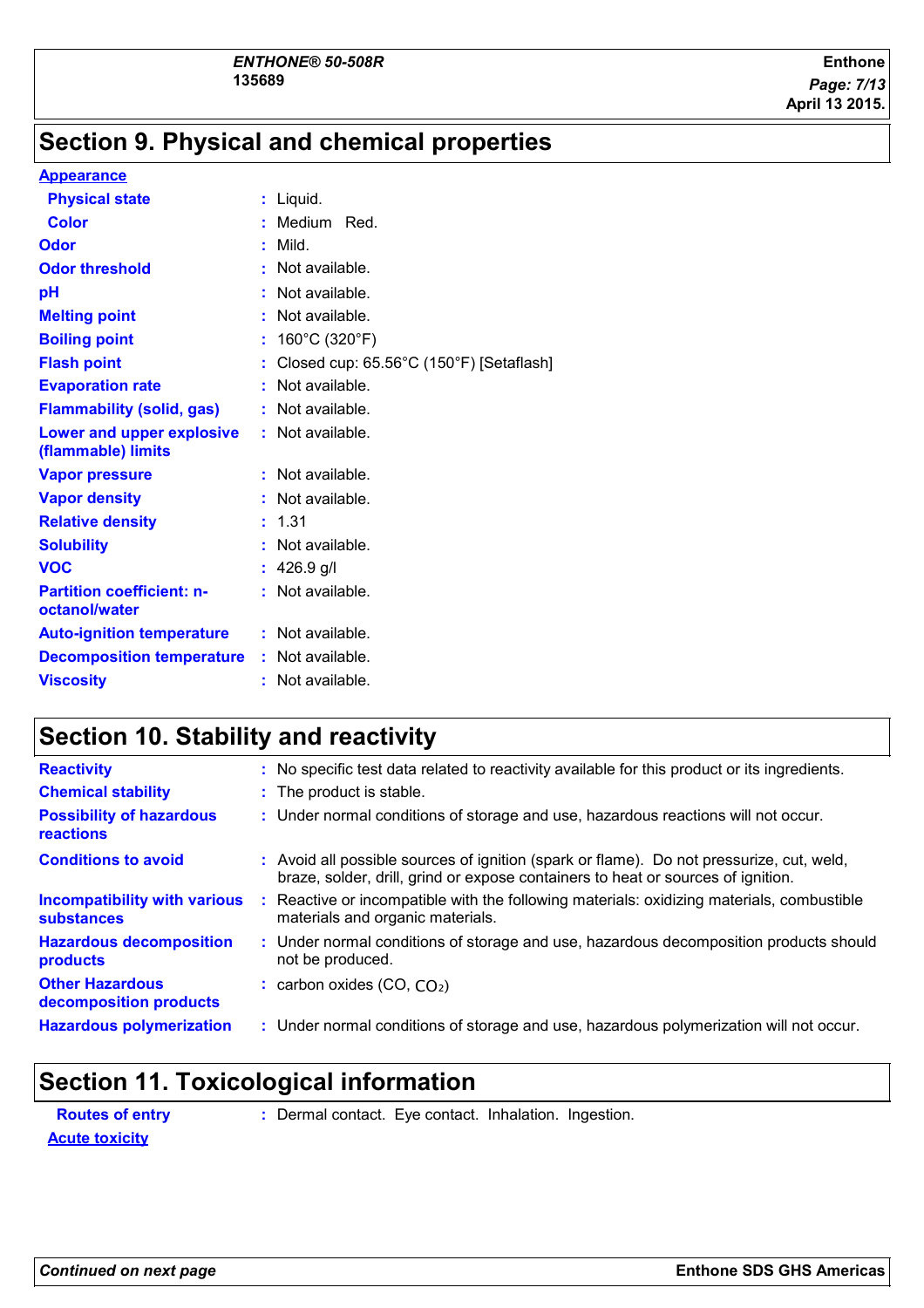#### **Enthone** *Page: 8/13* **April 13 2015.**

# **Section 11. Toxicological information**

| <b>Product/ingredient name</b> | <b>Result</b> | <b>Species</b> | <b>Dose</b>  | <b>Exposure</b> |
|--------------------------------|---------------|----------------|--------------|-----------------|
| lead chromate                  | LD50 Oral     | Mouse          | >12000 mg/kg |                 |
| <b>Glycol Ether</b>            | ILD50 Dermal  | Rabbit         | 15000 mg/kg  |                 |
|                                | ILD50 Oral    | Rat            | 11000 mg/kg  |                 |
| Ethyl acetate                  | ILD50 Dermal  | Rabbit         | $>5$ g/kg    |                 |
|                                | ILD50 Oral    | Rat            | 8532 mg/kg   |                 |
| antimony trioxide              | LD50 Oral     | Rat            | $>20$ g/kg   |                 |

**Irritation/Corrosion**

| <b>Product/ingredient name</b> | <b>Result</b>            | <b>Species</b> | <b>Score</b> | <b>Exposure</b>                 | <b>Observation</b>       |
|--------------------------------|--------------------------|----------------|--------------|---------------------------------|--------------------------|
| <b>Glycol Ether</b>            | Eyes - Moderate irritant | Rabbit         |              | 500                             | ٠                        |
|                                | Skin - Mild irritant     | Rabbit         |              | milligrams<br>500<br>milligrams | ٠                        |
| <b>Glycol Ether</b>            | Eyes - Mild irritant     | Human          |              | 8 milligrams                    | $\blacksquare$           |
|                                | Eyes - Mild irritant     | Rabbit         |              | 24 hours 500<br>milligrams      |                          |
|                                | Skin - Mild irritant     | Rabbit         |              | 500<br>milligrams               | ۰                        |
| antimony trioxide              | Eyes - Mild irritant     | Rabbit         |              | 100<br>milligrams               | $\overline{\phantom{0}}$ |

### **Sensitization**

### Not available.

#### **Mutagenicity**

| <b>Product/ingredient name</b> | <b>Test</b> | <b>Experiment</b>                                                   | <b>Result</b>        |
|--------------------------------|-------------|---------------------------------------------------------------------|----------------------|
| l lead chromate                |             | Experiment: In vitro<br>Subject: Mammalian-Human<br>l Cell: Somatic | Positive             |
| antimony trioxide              |             | Subject: Mammalian-Animal<br>Subject: Bacteria                      | Positive<br>Positive |

#### **Carcinogenicity**

No applicable toxicity data

#### **Additional information:**

#### **Classification**

| <b>Product/ingredient name</b>     | <b>OSHA</b> | <b>IARC</b> | <b>NTP</b>                                       |
|------------------------------------|-------------|-------------|--------------------------------------------------|
| Head chromate<br>antimony trioxide |             | 2B          | Reasonably anticipated to be a human carcinogen. |

#### **Reproductive toxicity**

Not available.

#### **Teratogenicity**

Not available.

#### **Specific target organ toxicity (single exposure)** Not available.

## **Specific target organ toxicity (repeated exposure)**

Not available.

#### **Aspiration hazard**

Not available.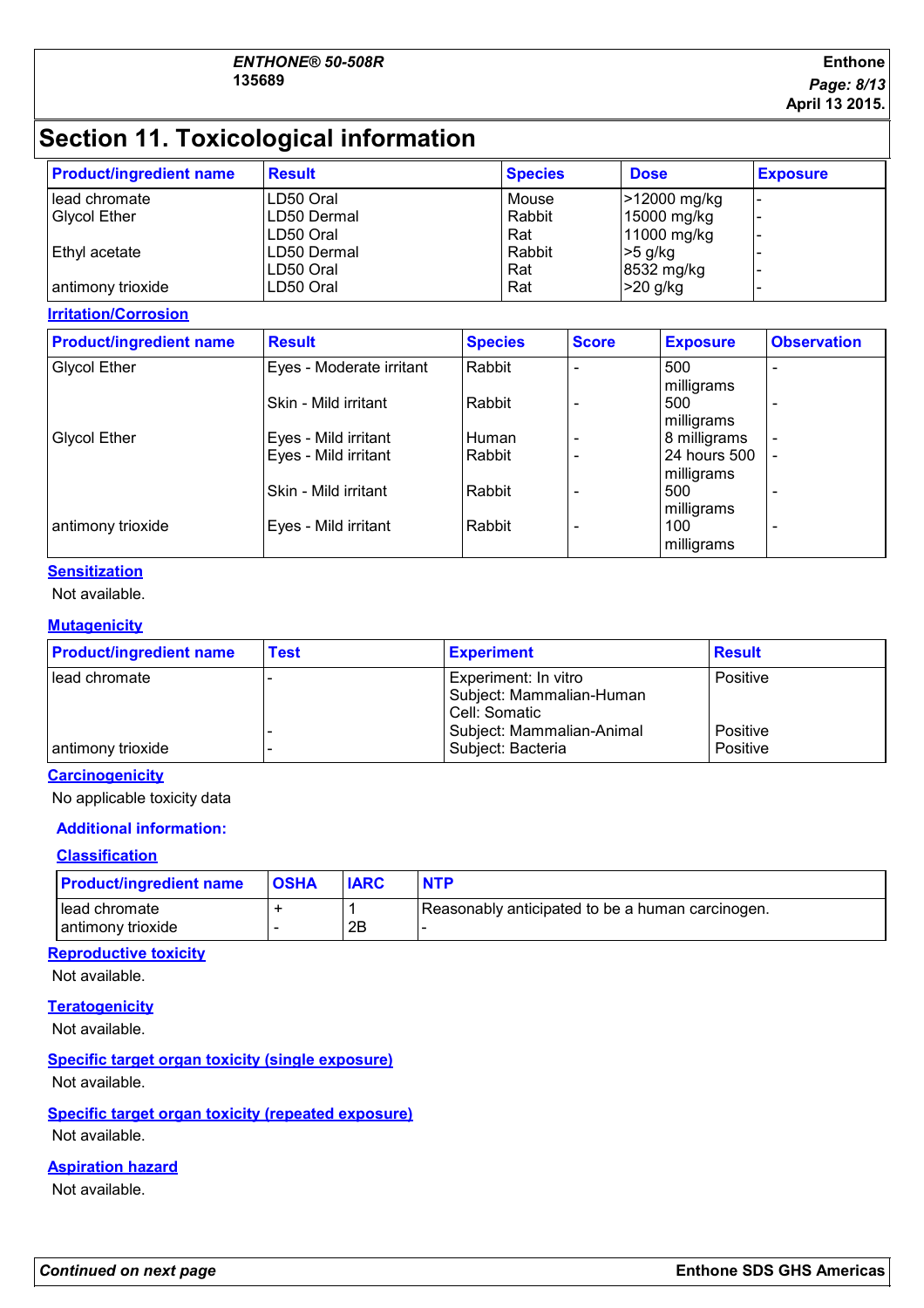# **Section 11. Toxicological information**

| <b>Information on the likely</b><br>routes of exposure | : Routes of entry anticipated: Oral, Dermal, Inhalation.                                                                    |
|--------------------------------------------------------|-----------------------------------------------------------------------------------------------------------------------------|
| <b>Potential acute health effects</b>                  |                                                                                                                             |
| <b>Eye contact</b>                                     | : Causes serious eye irritation.                                                                                            |
| <b>Inhalation</b>                                      | : No known significant effects or critical hazards.                                                                         |
| <b>Skin contact</b>                                    | : No known significant effects or critical hazards.                                                                         |
| <b>Ingestion</b>                                       | : No known significant effects or critical hazards.                                                                         |
|                                                        | Symptoms related to the physical, chemical and toxicological characteristics                                                |
| <b>Eye contact</b>                                     | : Adverse symptoms may include the following:<br>pain or irritation<br>watering<br>redness                                  |
| <b>Inhalation</b>                                      | : Adverse symptoms may include the following:<br>reduced fetal weight<br>increase in fetal deaths<br>skeletal malformations |
| <b>Skin contact</b>                                    | : Adverse symptoms may include the following:<br>reduced fetal weight<br>increase in fetal deaths<br>skeletal malformations |
| <b>Ingestion</b>                                       | : Adverse symptoms may include the following:<br>reduced fetal weight<br>increase in fetal deaths<br>skeletal malformations |
|                                                        | Delayed and immediate effects and also chronic effects from short and long term exposure                                    |
| <b>Short term exposure</b>                             |                                                                                                                             |
| <b>Potential immediate</b><br>effects                  | : Not available.                                                                                                            |
| <b>Potential delayed effects</b>                       | : Not available.                                                                                                            |
| Long term exposure                                     |                                                                                                                             |
| <b>Potential immediate</b><br>effects                  | : Not available.                                                                                                            |
| <b>Potential delayed effects</b>                       | : Not available.                                                                                                            |
| <b>Potential chronic health effects</b>                |                                                                                                                             |
| <b>Conclusion/Summary</b>                              | : Not available                                                                                                             |
| <b>General</b>                                         | No known significant effects or critical hazards.                                                                           |
| <b>Carcinogenicity</b>                                 | May cause cancer. Risk of cancer depends on duration and level of exposure.                                                 |
| <b>Mutagenicity</b>                                    | No known significant effects or critical hazards.                                                                           |
| <b>Teratogenicity</b>                                  | May damage the unborn child.                                                                                                |
| <b>Developmental effects</b>                           | No known significant effects or critical hazards.                                                                           |
| <b>Fertility effects</b>                               | Suspected of damaging fertility.                                                                                            |

#### **Numerical measures of toxicity**

#### **Acute toxicity estimates**

Not available.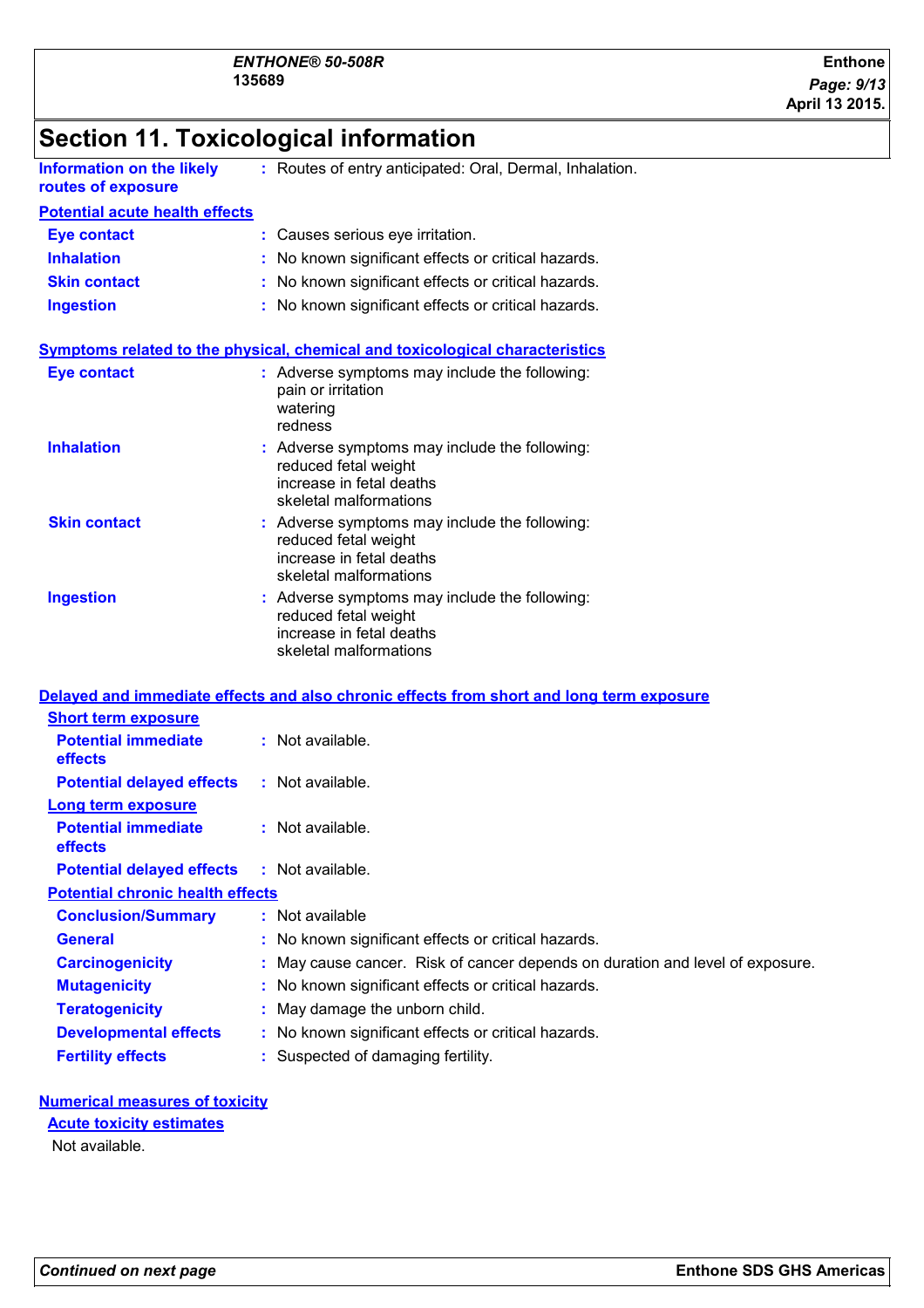# **Section 12. Ecological information**

#### **Toxicity**

| <b>Product/ingredient name</b> | <b>Result</b>                                          | <b>Species</b>                                    | <b>Exposure</b> |
|--------------------------------|--------------------------------------------------------|---------------------------------------------------|-----------------|
| <b>Glycol Ether</b>            | LC50 110 mg/l                                          | <b>Fish</b>                                       | 96 hours        |
| <b>Glycol Ether</b>            | EC50 >969 mg/l                                         | Algae                                             | 96 hours        |
| Ethyl acetate                  | Acute EC50 500 mg/l                                    | Daphnia                                           | 48 hours        |
|                                | Acute LC50 161 mg/l                                    | Fish                                              | 96 hours        |
| antimony trioxide              | Acute EC50 730 µg/l Fresh water                        | Algae - Pseudokirchneriella<br>subcapitata        | 72 hours        |
|                                | Acute EC50 740 µg/l Fresh water                        | Algae - Pseudokirchneriella<br>subcapitata        | 96 hours        |
|                                | Acute EC50 560 mg/l Fresh water                        | Crustaceans - Cypris subglobosa                   | 48 hours        |
|                                | Acute EC50 423450 to 496000 µg/l<br><b>Fresh water</b> | Daphnia - Daphnia magna                           | 48 hours        |
|                                | Acute LC50 >530 mg/l Fresh water                       | Fish - Lepomis macrochirus -<br>Young of the year | 96 hours        |
|                                | Chronic NOEC 200 µg/l Fresh water                      | Algae - Pseudokirchneriella<br>subcapitata        | 96 hours        |

#### **Persistence and degradability**

Not available.

#### **Bioaccumulative potential**

| <b>Product/ingredient name</b> | $LogP_{ow}$ | <b>BCF</b> | <b>Potential</b> |
|--------------------------------|-------------|------------|------------------|
| <b>Glycol Ether</b>            | 0.76        | 3.2        | low              |
| <b>Glycol Ether</b>            | 0.004       |            | low              |
| <b>Ethyl acetate</b>           | 12<br>ے ،   |            | low              |
| Mobility in eail               |             |            |                  |

#### **Mobility in soil**

| <b>Soil/water partition</b><br>coefficient (K <sub>oc</sub> ) | : Not available.                                    |
|---------------------------------------------------------------|-----------------------------------------------------|
| <b>Other adverse effects</b>                                  | : No known significant effects or critical hazards. |

# **Section 13. Disposal considerations**

**Disposal methods :**

The generation of waste should be avoided or minimized wherever possible. Disposal of this product, solutions and any by-products should at all times comply with the requirements of environmental protection and waste disposal legislation and any regional local authority requirements. Dispose of surplus and non-recyclable products via a licensed waste disposal contractor. Waste should not be disposed of untreated to the sewer unless fully compliant with the requirements of all authorities with jurisdiction. Waste packaging should be recycled. Incineration or landfill should only be considered when recycling is not feasible. This material and its container must be disposed of in a safe way. Care should be taken when handling emptied containers that have not been cleaned or rinsed out. Empty containers or liners may retain some product residues. Vapor from product residues may create a highly flammable or explosive atmosphere inside the container. Do not cut, weld or grind used containers unless they have been cleaned thoroughly internally. Avoid dispersal of spilled material and runoff and contact with soil, waterways, drains and sewers.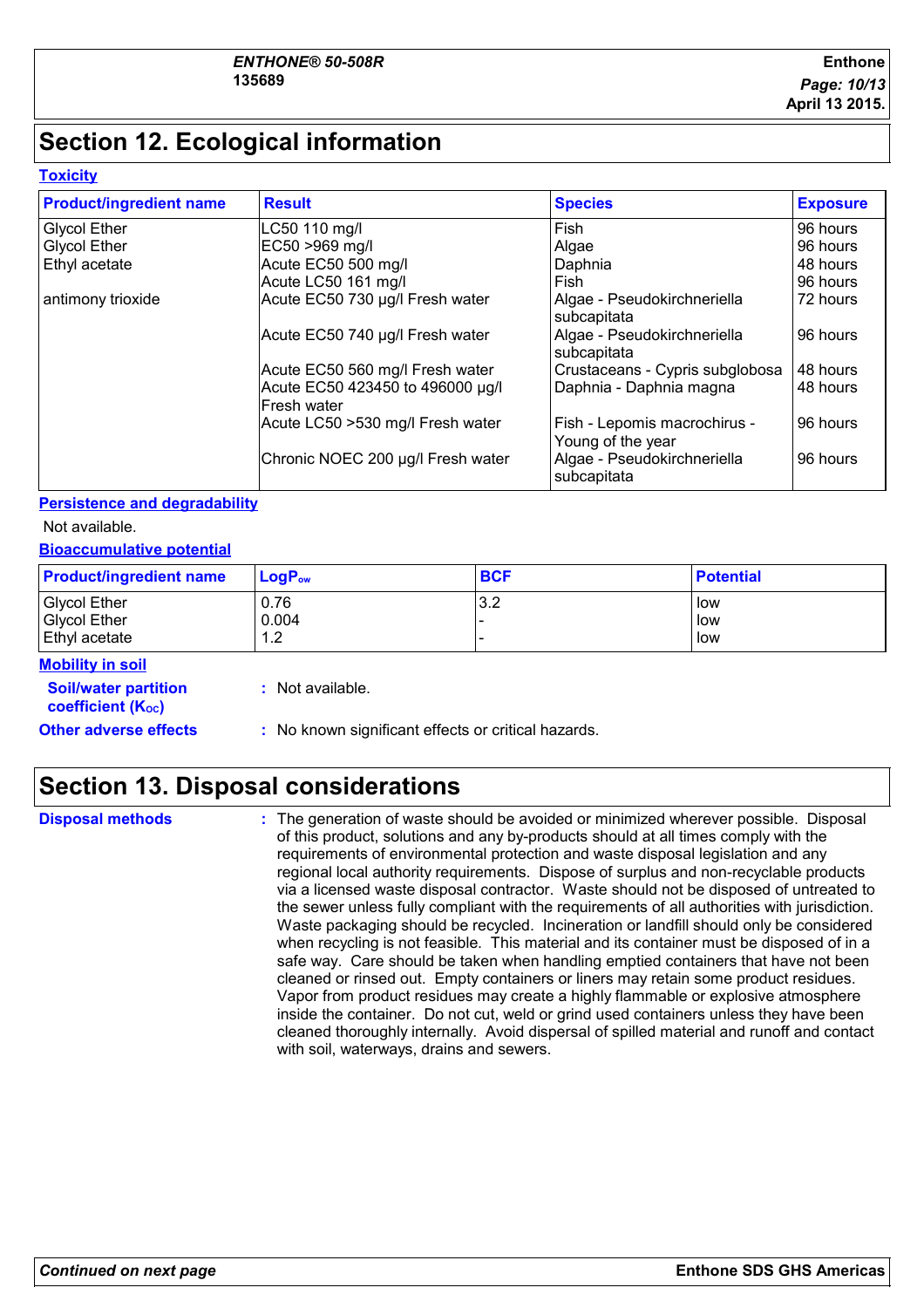# **Section 14. Transport information**

|                                      | <b>DOT</b><br><b>Classification</b> | <b>TDG</b><br><b>Classification</b> | <b>Mexico</b><br><b>Classification</b> | <b>UN</b>      | <b>IMDG</b>    | <b>IATA</b>              |
|--------------------------------------|-------------------------------------|-------------------------------------|----------------------------------------|----------------|----------------|--------------------------|
| <b>UN number</b>                     | Not regulated.                      | Not regulated.                      | Not regulated.                         | Not regulated. | Not regulated. | Not regulated.           |
| <b>UN proper</b><br>shipping name    |                                     |                                     |                                        |                |                |                          |
| <b>Transport</b><br>hazard class(es) |                                     |                                     |                                        |                |                | $\overline{\phantom{0}}$ |
| <b>Packing group</b>                 |                                     |                                     |                                        |                |                | -                        |
| Environmental<br>hazards             | No.                                 | No.                                 | No.                                    | No.            | No.            | No.                      |

**Special precautions for user Transport within user's premises:** always transport in closed containers that are **:** upright and secure. Ensure that persons transporting the product know what to do in the event of an accident or spillage.

# **Section 15. Regulatory information**

| <b>U.S. Federal regulations</b>             | : TSCA 5(a)2 proposed significant new use rules: lead chromate            |
|---------------------------------------------|---------------------------------------------------------------------------|
|                                             | TSCA 5(a)2 final significant new use rule (SNUR): No products were found. |
|                                             | <b>TSCA 12(b) one-time export:</b> lead chromate; Lead compounds          |
|                                             | TSCA 12(b) annual export notification: No products were found.            |
| <b>United States inventory</b><br>(TSCA 8b) | : All components are listed or exempted.                                  |
| <b>SARA 302/304</b>                         |                                                                           |
|                                             |                                                                           |

#### **Composition/information on ingredients**

No products were found.

#### **SARA 311/312**

**Classification :** Fire hazard

Immediate (acute) health hazard Delayed (chronic) health hazard

**SARA 313**

|                                           | <b>Product name</b>                                                                                | <b>CAS number</b>                     | %                                                            |
|-------------------------------------------|----------------------------------------------------------------------------------------------------|---------------------------------------|--------------------------------------------------------------|
| <b>Form R - Reporting</b><br>requirements | lead chromate<br><b>Glycol Ether</b><br><b>Glycol Ether</b><br>antimony trioxide<br>Lead compounds | 7758-97-6<br>1309-64-4<br>proprietary | $10 - 20$<br>$10 - 20$<br>$1 - 10$<br>$0.1 - 1$<br>$0.1 - 1$ |
| <b>Supplier notification</b>              | lead chromate<br>Glycol Ether<br>antimony trioxide<br>Lead compounds                               | 7758-97-6<br>1309-64-4<br>proprietary | $10 - 20$<br>$10 - 20$<br>$0.1 - 1$<br>$0.1 - 1$             |

SARA 313 notifications must not be detached from the SDS and any copying and redistribution of the SDS shall include copying and redistribution of the notice attached to copies of the SDS subsequently redistributed.

#### **California Prop. 65**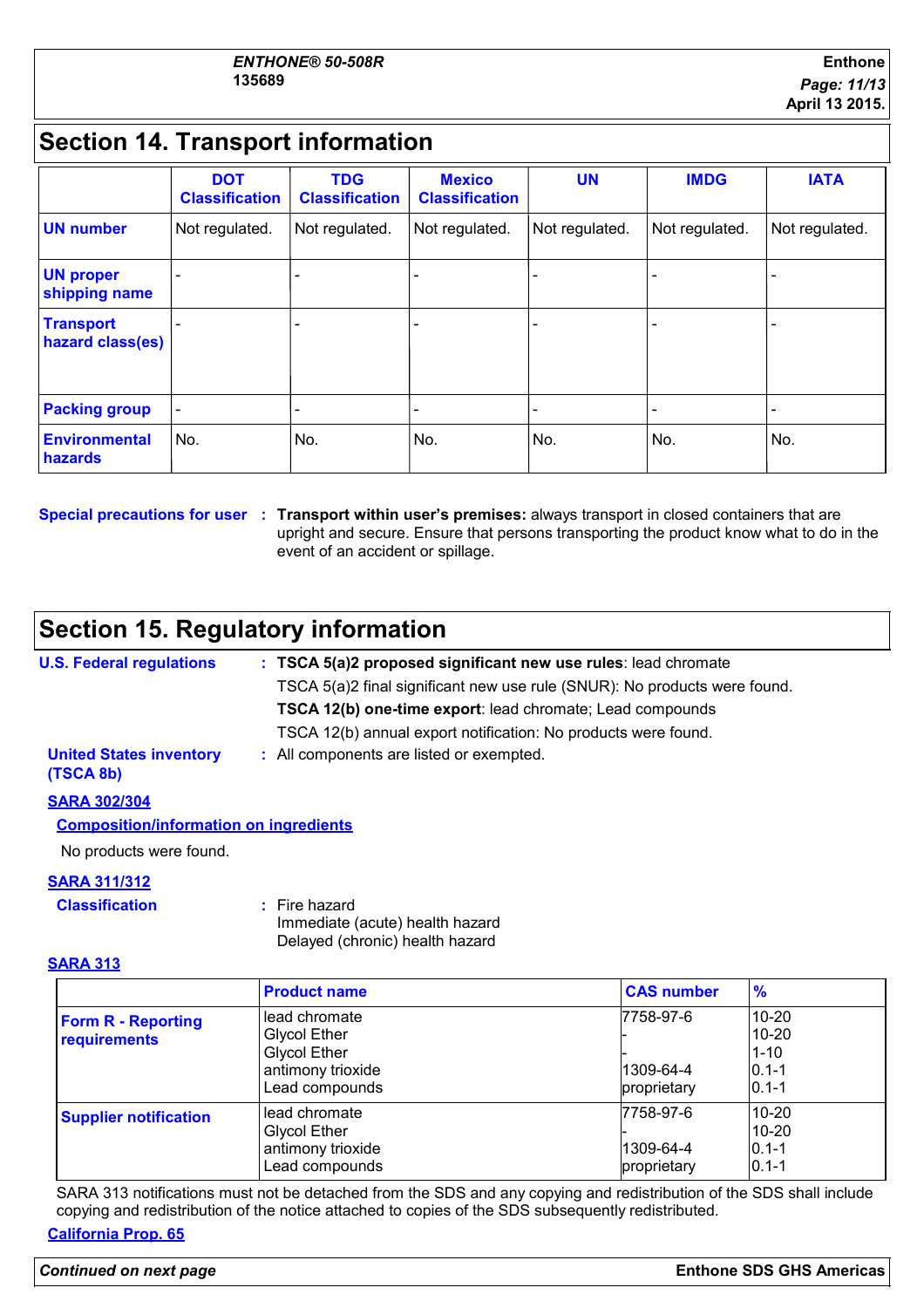## **Section 15. Regulatory information**

**WARNING:** This product contains a chemical known to the State of California to cause cancer and birth defects or other reproductive harm.

#### **Canada**

| <b>WHMIS (Canada)</b> | : Class B-3: Combustible liquid with a flash point between $37.8^{\circ}$ C (100 $^{\circ}$ F) and 93.3 $^{\circ}$ C<br>(200°F).<br>Class D-2A: Material causing other toxic effects (Very toxic). |
|-----------------------|----------------------------------------------------------------------------------------------------------------------------------------------------------------------------------------------------|
| <b>Canada</b>         | : At least one component is not listed in DSL but all such components are listed in NDSL.                                                                                                          |

#### **International lists**

**National inventory**

# **Section 16. Other information**

#### **Hazardous Material Information System (U.S.A.)**



#### **Procedure used to derive the classification**

| <b>Classification</b>                                                                                                                                                         |    |                                                                                                                                                                                                                                                                                                                                                                                                                                                                                                                                                                       | <b>Justification</b>                                                                                                                                                    |
|-------------------------------------------------------------------------------------------------------------------------------------------------------------------------------|----|-----------------------------------------------------------------------------------------------------------------------------------------------------------------------------------------------------------------------------------------------------------------------------------------------------------------------------------------------------------------------------------------------------------------------------------------------------------------------------------------------------------------------------------------------------------------------|-------------------------------------------------------------------------------------------------------------------------------------------------------------------------|
| Flam. Liq. 4, H227<br>Eye Irrit. 2A, H319<br>Carc. 1B, H350<br>Repr. 1A, H360 (Unborn child)<br>Repr. 2, H361 (Fertility)<br>Aquatic Acute 2, H401<br>Aquatic Chronic 2, H411 |    |                                                                                                                                                                                                                                                                                                                                                                                                                                                                                                                                                                       | On basis of test data<br><b>Calculation method</b><br><b>Calculation method</b><br>Calculation method<br>Calculation method<br>Calculation method<br>Calculation method |
| <u>History</u>                                                                                                                                                                |    |                                                                                                                                                                                                                                                                                                                                                                                                                                                                                                                                                                       |                                                                                                                                                                         |
| Date of issue/Date of<br>revision                                                                                                                                             |    | : April 13 2015.                                                                                                                                                                                                                                                                                                                                                                                                                                                                                                                                                      |                                                                                                                                                                         |
| Date of previous issue                                                                                                                                                        |    | : No previous validation.                                                                                                                                                                                                                                                                                                                                                                                                                                                                                                                                             |                                                                                                                                                                         |
| <b>Version</b>                                                                                                                                                                | ÷. | -1                                                                                                                                                                                                                                                                                                                                                                                                                                                                                                                                                                    |                                                                                                                                                                         |
| <b>Prepared by</b>                                                                                                                                                            |    | <b>Regulatory Affairs Department</b><br><b>Enthone Inc.</b><br>350 Frontage Road<br>West Haven, CT 06516<br>Phone: (203) 934-8611<br>Fax: (203) 799-8179<br>enthonemsds@enthone.com<br>www.enthone.com                                                                                                                                                                                                                                                                                                                                                                |                                                                                                                                                                         |
| <b>Key to abbreviations</b>                                                                                                                                                   |    | $:$ ATE = Acute Toxicity Estimate<br><b>BCF</b> = Bioconcentration Factor<br>GHS = Globally Harmonized System of Classification and Labelling of Chemicals<br>IATA = International Air Transport Association<br>IBC = Intermediate Bulk Container<br><b>IMDG = International Maritime Dangerous Goods</b><br>LogPow = logarithm of the octanol/water partition coefficient<br>MARPOL 73/78 = International Convention for the Prevention of Pollution From Ships,<br>1973 as modified by the Protocol of 1978. ("Marpol" = marine pollution)<br>$UN = United Nations$ |                                                                                                                                                                         |

**Indicates information that has changed from previously issued version.**